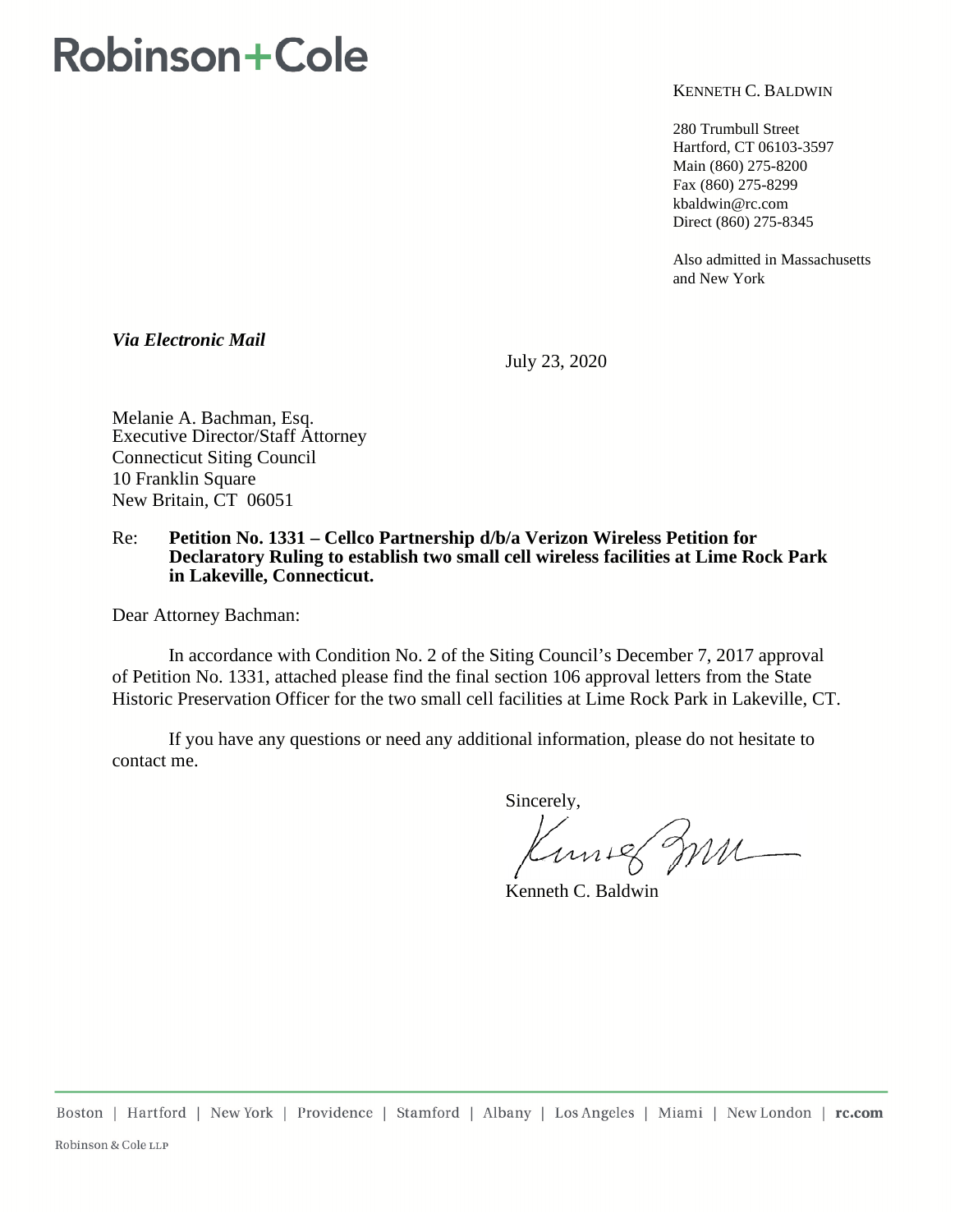## **NEPA APPROVAL NEPA REGULATORY COMPLIANCE (NRC)**

| <b>Review Date:</b>               | 7-17-2020                                                                                |
|-----------------------------------|------------------------------------------------------------------------------------------|
| <b>Site Name:</b>                 | LIME ROCK PARK SC 1 CT - B                                                               |
| <b>Location Code:</b>             | 15006451--Capitol Project Number                                                         |
| Site #:                           | (Site 616060637)                                                                         |
| <b>Site Address:</b>              | 497 Lime Rock Road                                                                       |
|                                   | Salisbury CT                                                                             |
| <b>Project Type:</b>              | Collocation                                                                              |
| <b>Tower Type/Height:</b>         | 26/ Building Side-Mounted                                                                |
| Latitude/Longitude:               | N 41°55'40.46" / W 73°22'37.63"                                                          |
| <b>Report Type Reviewed:</b>      | $\boxtimes$ Section 106 Review<br><b>NEPA Review</b><br>Section 106 Review - Tribal Only |
|                                   | Other/Comments:                                                                          |
| <b>Special Approval Received:</b> | FONSI-Date:                                                                              |
| <b>Report/Review Status:</b>      | Approved                                                                                 |

**Notes/Special Requirements:**

For any projects including ground disturbance, please see Verizon's Unanticipated Discovery Plan, for use during site *construction and maintenance if cultural materials are encountered.*

*For project changes, notification to consulting parties must be completed if requested.*

*NOTE—SPECIAL REQUIREMENTS‐‐SHPO has placed the following conditions on their no adverse effect finding for this project:*

1. The antenna, mounts, shroud, and associated equipment will be designed, painted to match, and installed to *be as non‐visible as possible,*

2. The facility owner (Verizon Wireless), at its expense, shall maintain the portion of the structure under lease in good condition and in accordance with the Secretary of the Interior's Standards for the Treatment of Historic *Properties for as long as it is in use, and*

*3. if not in use for six consecutive months, the generator and equipment shall be removed by the* telecommunications facility owner. This removal shall occur within 90 days of the end of such six-month period. Upon removal, the property shall be restored by the facility owner to its historically appropriate appearance and *materials.*